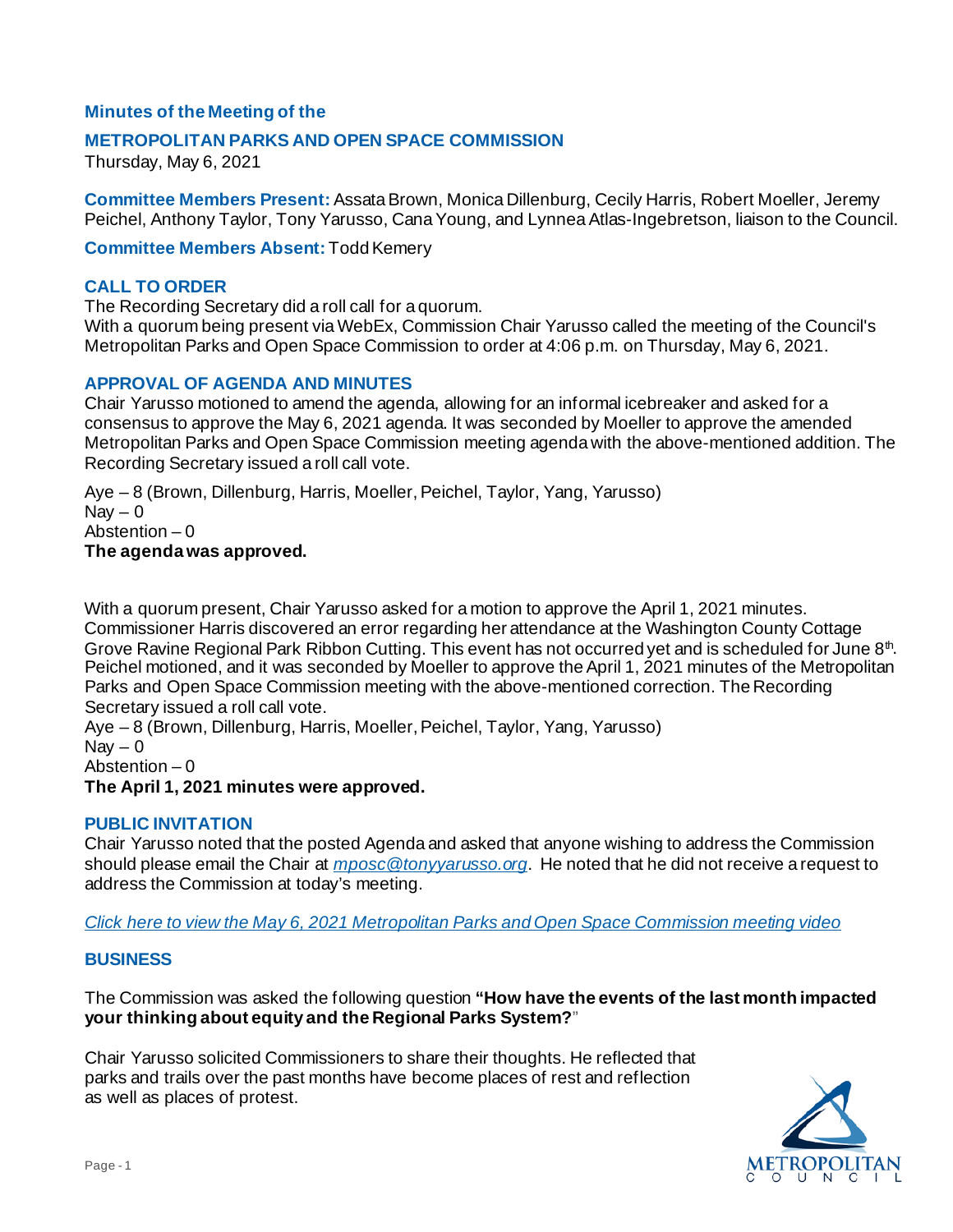Atlas-Ingebretson called this an opportunity for "equity nudges" and should be added to regular meetings to share thoughts, our impact, and as a reminder of our collective equity goals. The tensions of the Chauvin trial and the death of Daunte Wright magnified the importance of our parks for healing, prayer, and trauma. Parks are very important, and we should promote them as spaces for respite and relief.

Yarusso commented on the importance of the park implementing agencies, acting as hosts with conscious intent to provide activities and uses of the parks for common venues for free speech events, protest/awareness, demonstrations, and to protect the ancestral rights of people to use these spaces.

Moeller remarked on the importance of this discussion and reminded Commissioners that Black Lives Matter and how it relates to our work. He stated with the increase in the population of black and brown people in Minnesota, we need to anticipate changes in interests and activities.

Peichel commented on the Equity Grant Program proposals he recently reviewed, and how implementing agencies are approaching the topic of equity with human centered engagement, defining space, as a place to bring people together. We may need to look at our system's authorizing legislation, to make it more flexible to meet changing needs.

Dillenburg shared her experience living with the unrest in Brooklyn Center, regarding the death of Daunte Wright. The shock of school and day care closures. Fortunately, she and her family found calm at a Three Rivers Park District park, to take a break and process current events.

Atlas-Ingebretson thanked the Commissioners for sharing.

**2021-103, Square Lake Special Recreation Feature Master Plan, Washington County** Colin Kelly, Planning Analyst, presented the staff report to the Metropolitan Parks and Open Space Commission at its meeting on May 6, 2021.

Connor Schaefer, Washington County Parks Planner and Sandy Breuer, Washington County Park Director, were in attendance and responded to questions.

Peichel asked whether the 30-minute travel shed was limited to Washington County. Kelly responded that it was not; that it went into adjacent counties as well as western Wisconsin.

Chair Yarusso asked for more information on the adaptive management approach mentioned in relation to natural resources. Kelly referenced the Natural Resources section of the staff report in the Analysis section, noting that the management approach is an incremental process of testing techniques, observing effectiveness, and adjusting techniques as needed.

Moeller asked for clarification on the criteria for a special recreation feature. Kelly responded that special recreation features typically require a unique programming or management effort and are usually smaller in size than regional parks. Square Lake has some of the clearest waters in the Twin Cities metropolitan area and draws visitors from across the region.

Chair Yarusso asked about the Minnesota Department of Natural Resources' (MN DNR) efforts to stock the lake with trout. Schaefer responded that the master plan focuses on Square Lake's land base and access to the lake, recognizing management of the lake and any trout stocking is the responsibility of the MN DNR. Schafer added that MN DNR suspended stocking trout until further notice.

Council Member Atlas-Ingebretson asked whether race was considered in the equity analysis. Kelly responded that it was and mentioned that the disparities referenced in the staff report compare Washington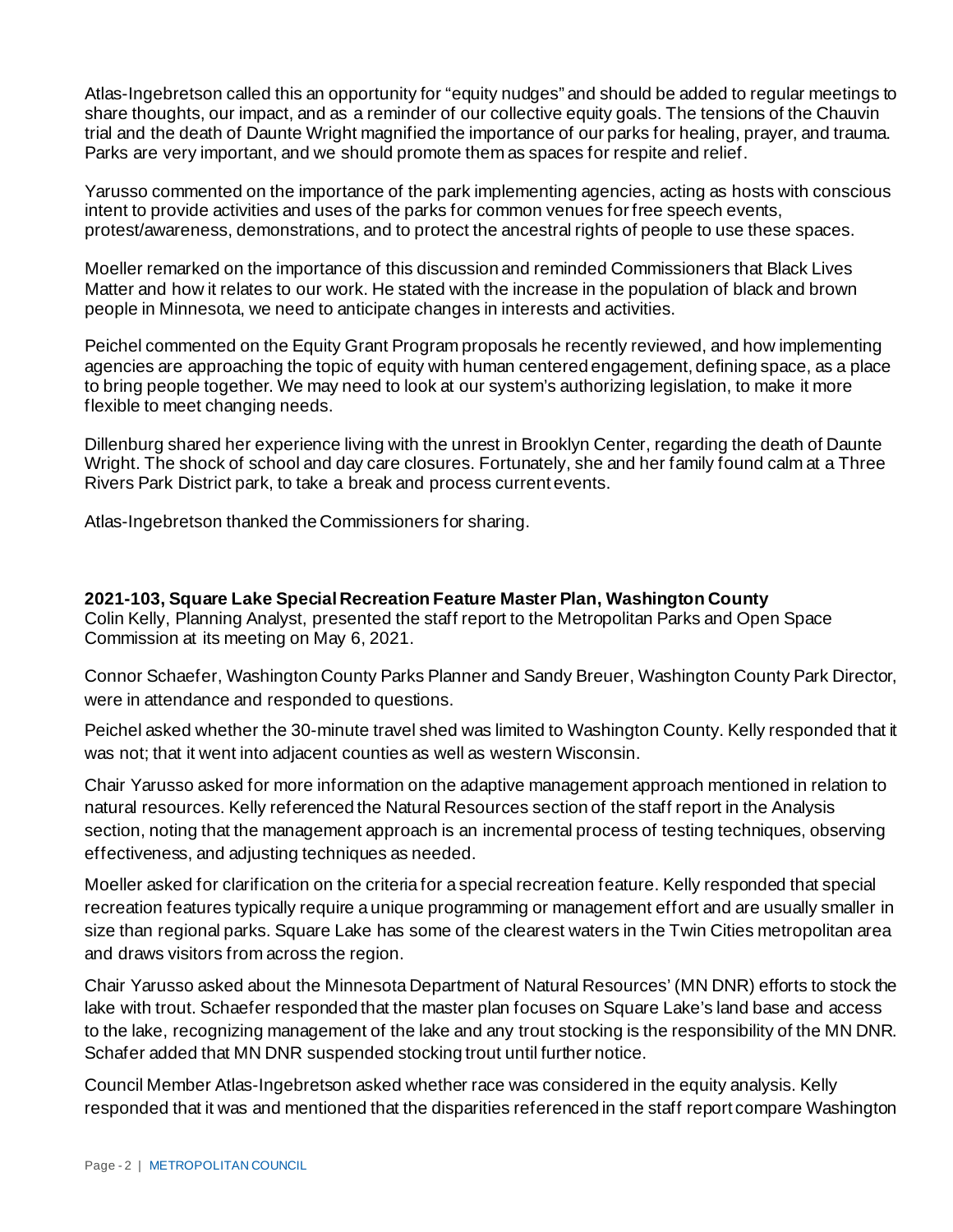County park and trail visitors to the overall County population. When Washington County park and trail visitors are compared with the overall metropolitan area population, race and ethnicity are also considered disparities. Schaefer added that Council Research staff also conducted an analysis of Square Lake visitation using location-based cell phone data (a.k.a., Streetlight). A presentation of these findings is available in the master plan's appendices.

Harris noted that Square Lake visitation is surprisingly diverse for the fairly rural location of the special recreation feature, having personally visited the park on numerous occasions.

Dillenburg expressed the concern around the lack of public transit access and options to Square Lake, and suggested Washington County consider providing some form of a transportation stipend or coupon for disadvantaged communities. She noted that transportation is often a major barrier to people visiting regional parks.

Taylor asked multiple questions. First, he asked for clarification on a proposed trail connection between Pine Point Regional Park and Square Lake. Kelly responded that, as a result of last year's system additions process, there is a regional trail search corridor connecting the two regional park system units. A master plan has not yet been developed. Next, Taylor asked about the potential for programming at Square Lake. Schaefer noted that stand-up paddleboard programs are currently very popular and said the County is interested in expanding programming options at the special recreation feature. In addition, Taylor asked about potential outreach efforts to underserved populations and referenced the east side of St. Paul. He suggested Square Lake could be an excellent entry point for new users to the regional park system. Schaefer noted the County is interested in expanding its marketing efforts and that this is an area they will be looking into.

It was motioned by Moeller and seconded by Harris to recommend that the Metropolitan Council:

1. Approve Washington County's Square Lake Special Recreation Feature Master Plan.

With no further discussion, Chair Yarusso called for a vote. The recording secretary issued a roll call vote.

Aye – 8 ((Brown, Dillenburg, Harris, Moeller, Peichel, Taylor, Yang, Yarusso)  $\text{Nav} - 0$ Abstention – **The motion was approved.**

# **INFORMATION**

# **Regional Parks System Historical-Cultural Study – Introduction**

Tracey Kinney, Planner, Sarah Gong, Intern, Amana Lovelee, Senior Outreach Coordinator, Jessica Lee, Senior Planner, presented the staff report to the Metropolitan Parks and Open Space Commission at its meeting on May 6, 2021.

Peichel expressed his appreciation for the presentation, initiating creative interpretive programs; art, podcasts, stories, history, that connect decisions of past with the consequences of today and potential for future.

Yarusso expressed his concern regarding a desire to avoid the making the mistakes of the past in our regional system, putting us on a better path for the future. Land acknowledgment is a complicated process and must be done in ways that recognize that indigenous groups exist today and preserve the past while connecting to the future.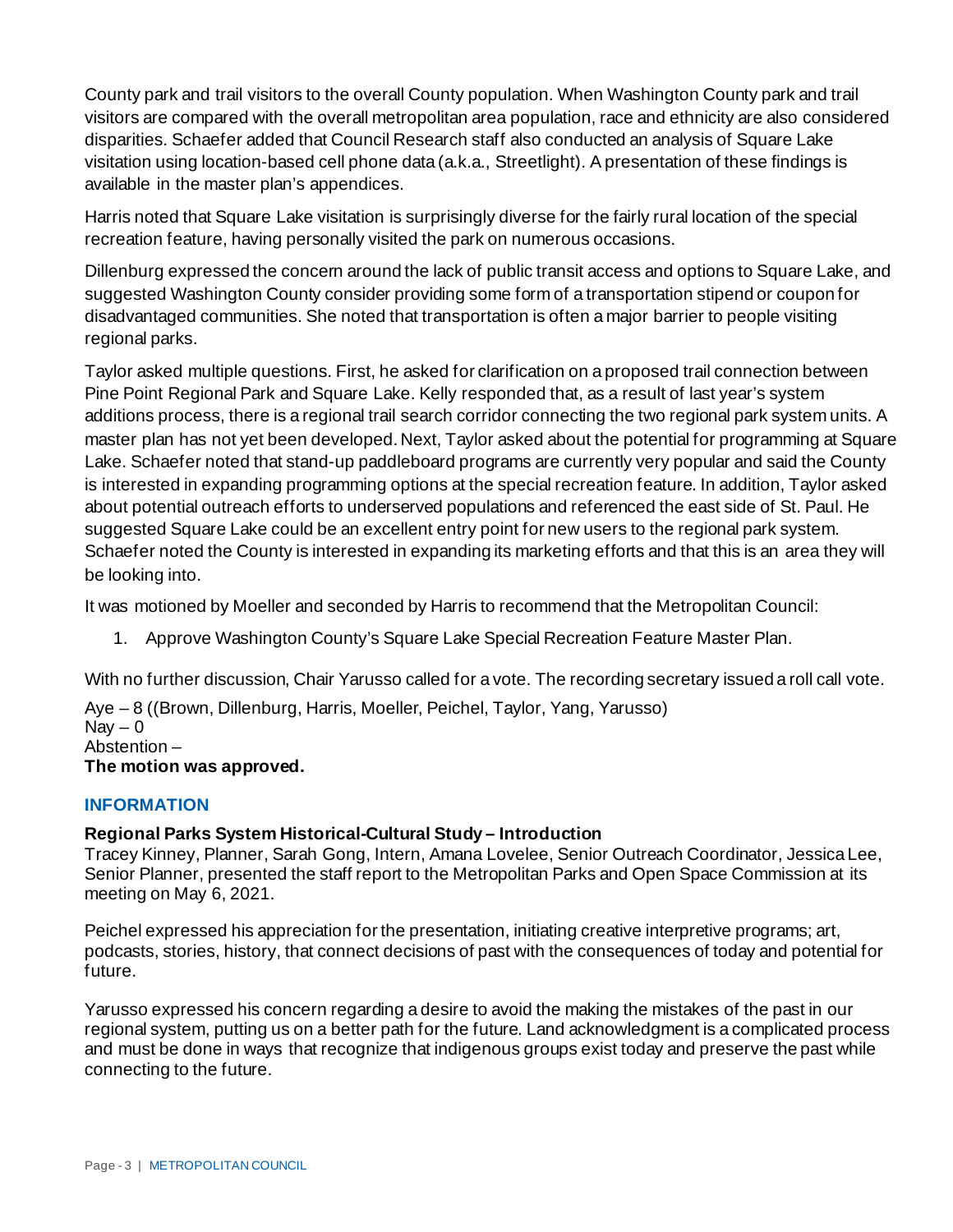Moeller thanked staff for bringing this to the Commission's attention and shared a story of purchases of land belonging to indigenous families which are now public venues, for example Fort Snelling State Park.

Dillenburg expressed her delight at the idea of incorporating art and history. We cannot delete or re-write history, but we can acquire more information from the past to help create a better future.

Atlas-Ingebretson suggested promoting awareness regarding land acknowledgment and rights to the land. While we must incorporate history into our system understanding, don't talk about this topic solely in an historical context but in a current day context. And get to action and the "so what". Include the topics of truth and reconciliation, especially around sacred sites. We will need to be truthful and transparent in how we acknowledge the past.

Taylor strongly encouraged attention to interpretive spaces, telling history with connections through current time using programming and outreach.

# **REPORTS**

**Chair:** Chair Yarusso asked Commissioner Peichel to report on the Equity Grant Program proposed revisions and next steps.

**Commissioners:** Peichel announced his appointment to the Legislative Citizen Commission on Minnesota Resources (LCCMR) to a 4-year term. Finally, an opportunity to exercise his degree in conservation.

Moeller suggested resuming Regional Park tours at future MPOSC meetings, with the intention of selecting parks that are designed to welcome diversity and inclusion.

**Staff:** Mullin reported only eleven days remaining of the Legislative session. He provided updates on the following relevant Regional Parks System legislation:

- Parks & Trails Legacy funding is currently under consideration with the Governor's recommendation of dividing funds 40% - DNR, 40% Metropolitan Council, and 20% to Greater Minnesota Parks and Trails Commission.
- The Environment and Natural Resources Conference Committee is working through funding several Regional Parks System Programs, including Operations & Maintenance funding, and two LCCMR bills: acquisition funding of \$2.5M 2021, and \$1M in 2020 funds.
- While this is not formally a bonding year, the agencies have a bill under consideration for \$7.5M.

Mullin provided an update on some future MPOSC business:

Finally, a future Bdote, Sacred Sites tour is being organized for September 17, 8:30-2:30. It will begin at Fort Snelling State Park. He encourages all commissioners to sign up to attend. The park agencies are also invited to join.

The June 3rd MPOSC agenda will include the Equity Grant Program Recommendations, and a Three Rivers Park District acquisition.

**Council Liaison**: Atlas-Ingebretson stated information on the State Outdoor Task Force is available.

# **ADJOURNMENT**

Business completed the meeting adjourned at 5:55 p.m.